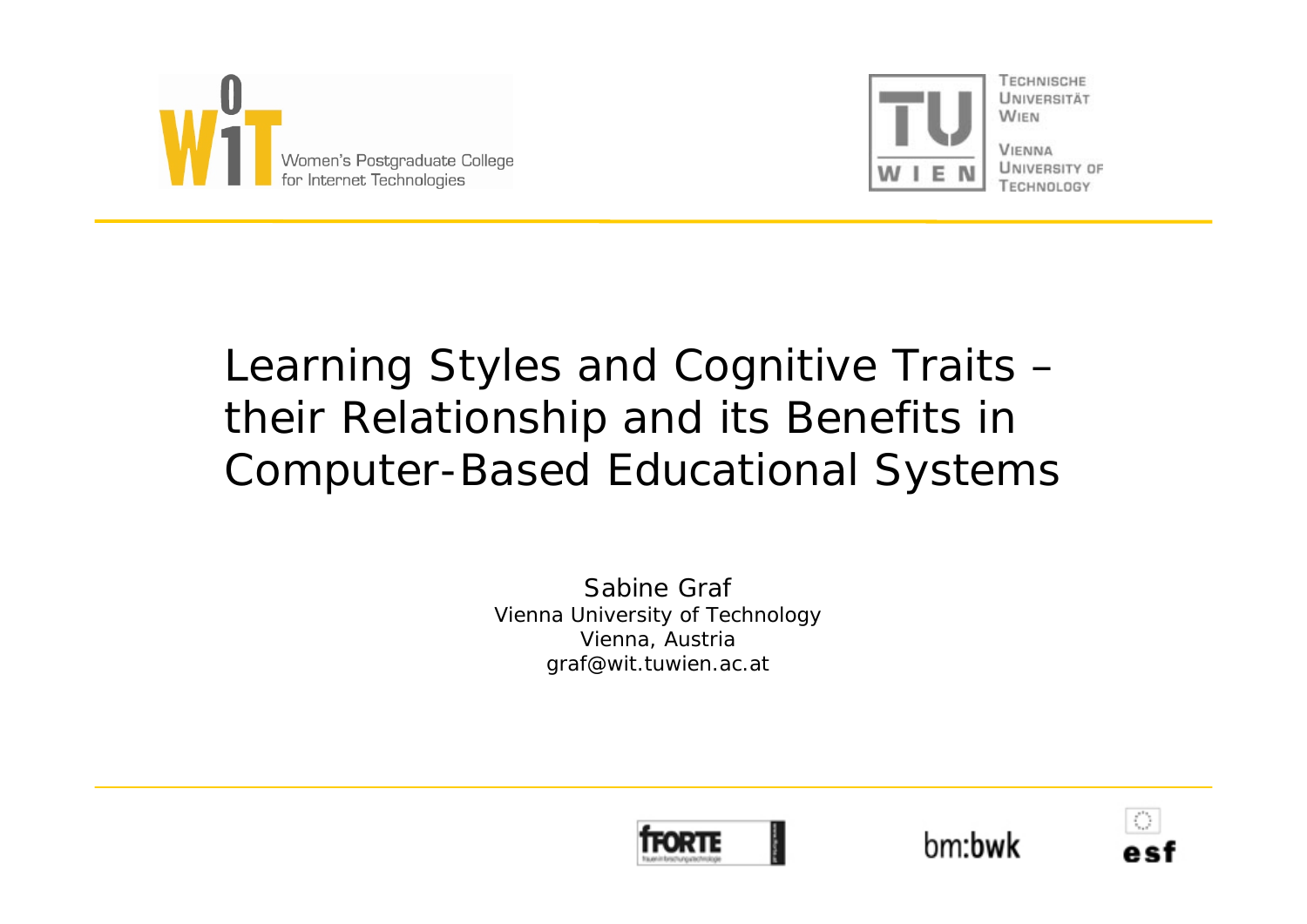



- Motivation of incorporating learning styles and cognitive traits
- $\mathcal{L}^{\mathcal{L}}$  Felder-Silverman Learning Styles Model (FSLSM)
	- $\bullet$ Description of learning style dimensions
	- O How to detect learning styles
	- $\bullet$ Adaptivity based on learning styles
- $\mathbb{R}^n$  Cognitive Trait Model (CTM)
	- $\bullet$ Description of CTM
	- O Implementation
	- $\bullet$ Adaptivity based on cognitive traits
- $\mathcal{L}^{\text{max}}$  Relationship between FSLSM and CTM
	- $\bullet$ Motivation/Benefits of the relationship
	- $\bullet$ Relationship between each dimension of FSLSM and WMC
	- $\bullet$ Results

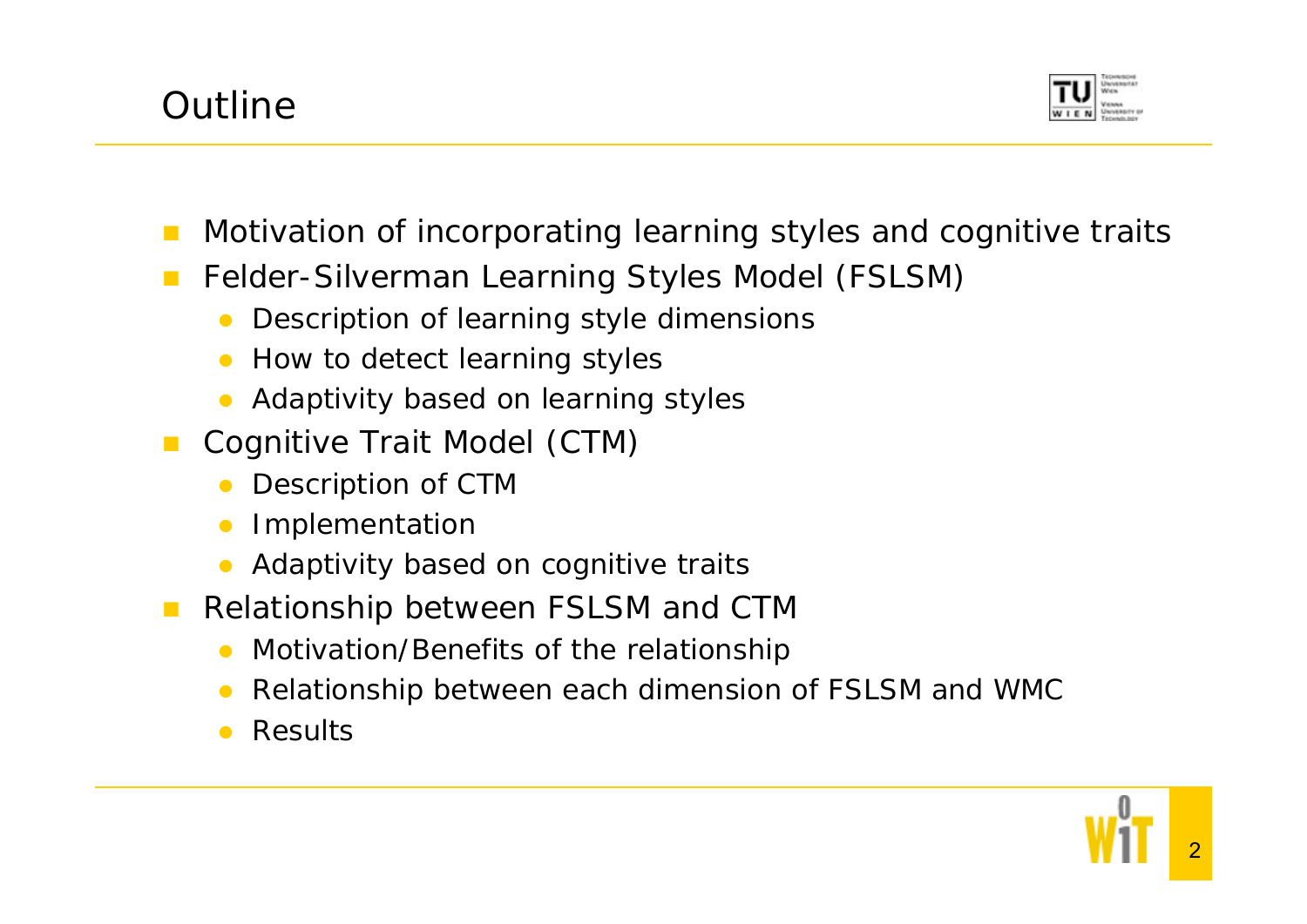Why shall we incorporate LS & CT?



- $\mathcal{L}(\mathcal{A})$  Learners have different needs
	- **Knowledge**
	- **Learning goals**
	- **Learning styles**
	- **Cognitive traits**
	- $\bullet$  …
- **Incorporating these needs improves the learning** progress
	- $\rightarrow$  adaptive systems

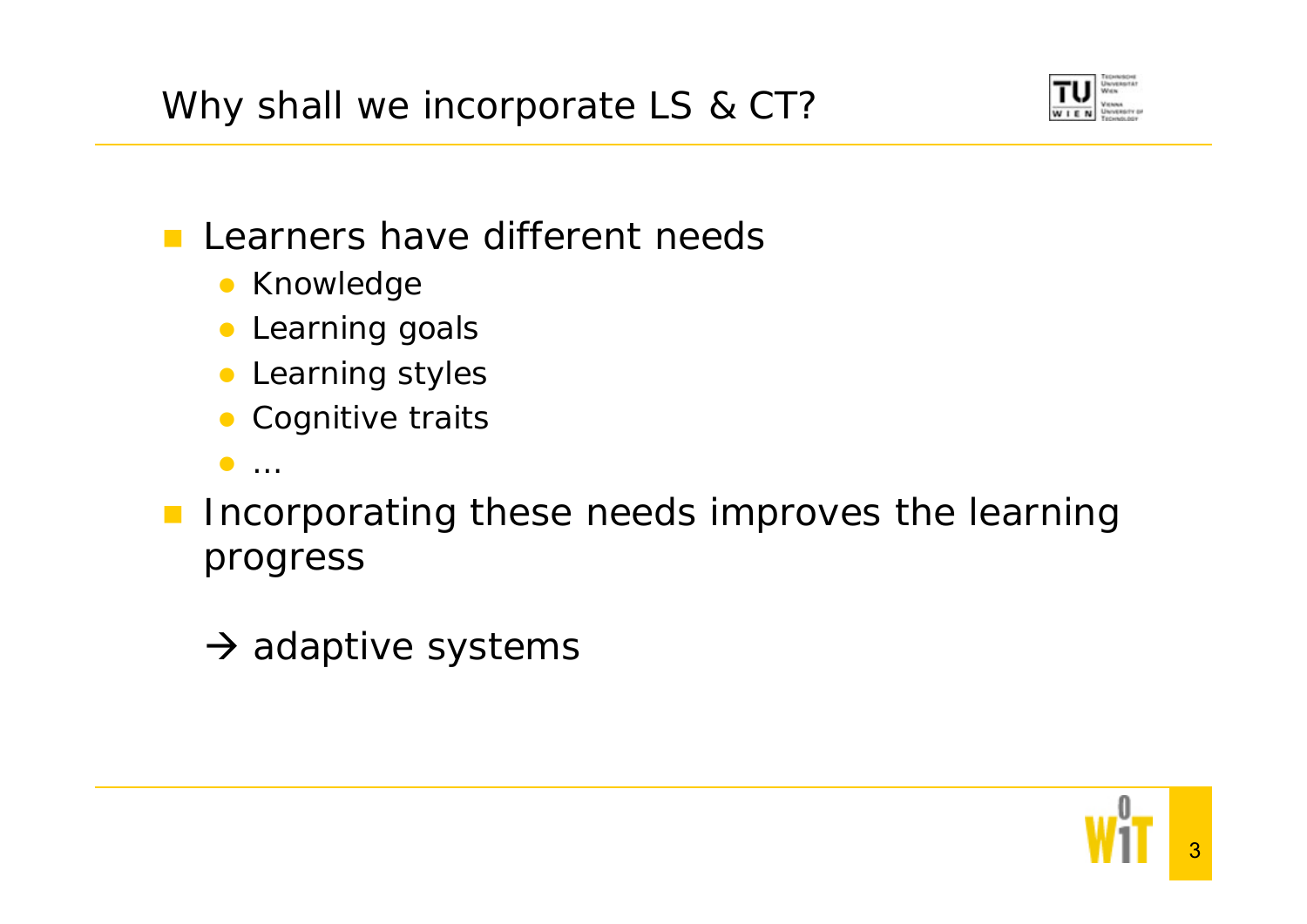# Student Modelling





#### $\mathcal{L}_{\mathcal{A}}$ How to get this information?

- $\bullet$  Ask the students
- $\bullet$ Initial questionnaires or test
- $\bullet$ Track the behavior of the students

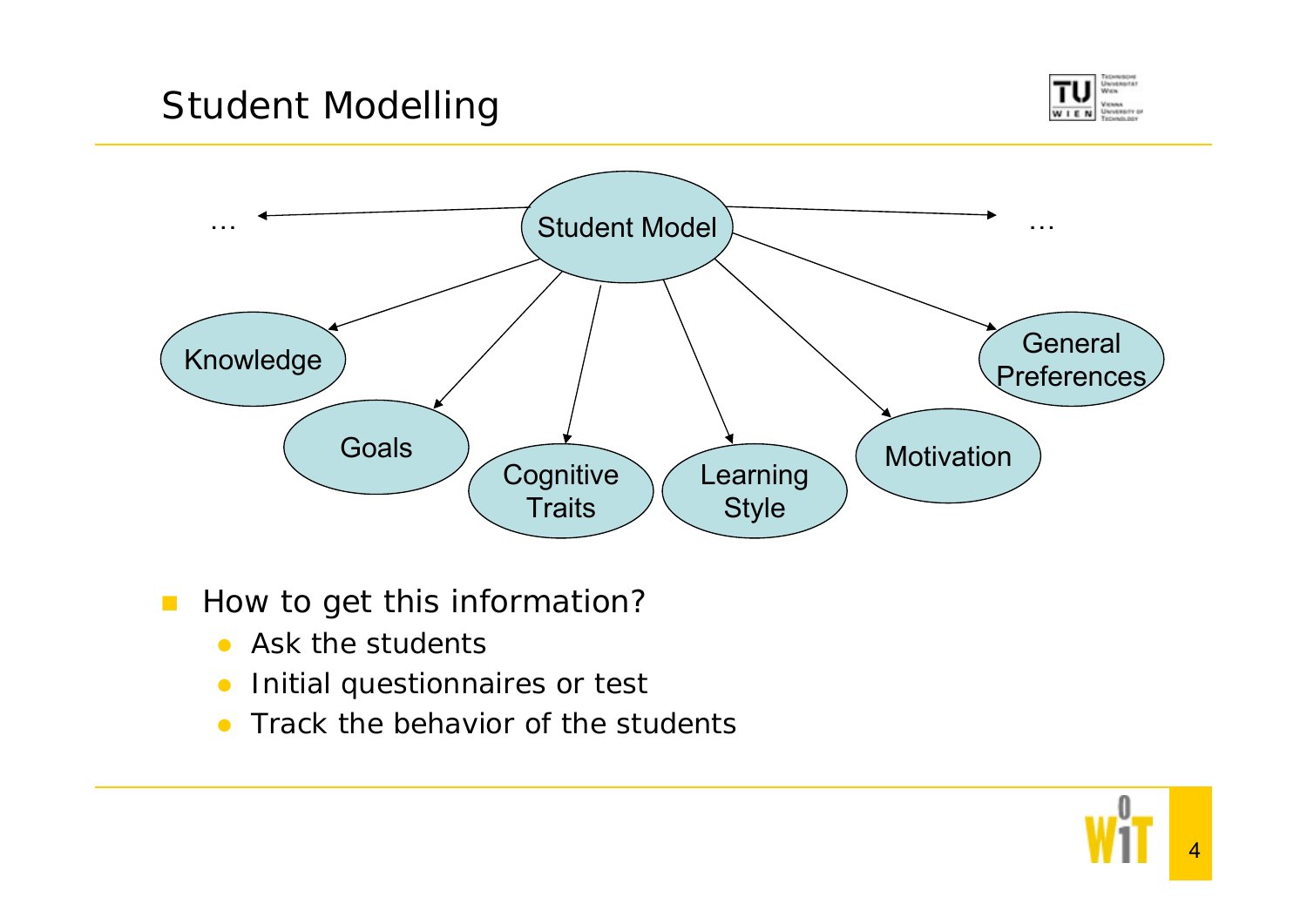

- Richard M. Felder and Linda K. Silverman, 1988
- **Contract** Each learner has a preference on each of the dimensions
- $\mathcal{L}(\mathcal{A})$  Dimensions:
	- Active Reflective learning by doing – learning by thinking things through group work – work alone
	- **•** Sensing Intuitive concrete material – abstract material more practical – more innovative and creative better in single answer-tests – better in open-end tests patient / not patient with details standard procedures – challenges
	- Visual Verbal

learning from pictures – learning from words

• Sequential – Global learn in linear steps - learn in large leaps good in using partial knowledge  $-$  need  $\mu$  big picture" serial – holistic

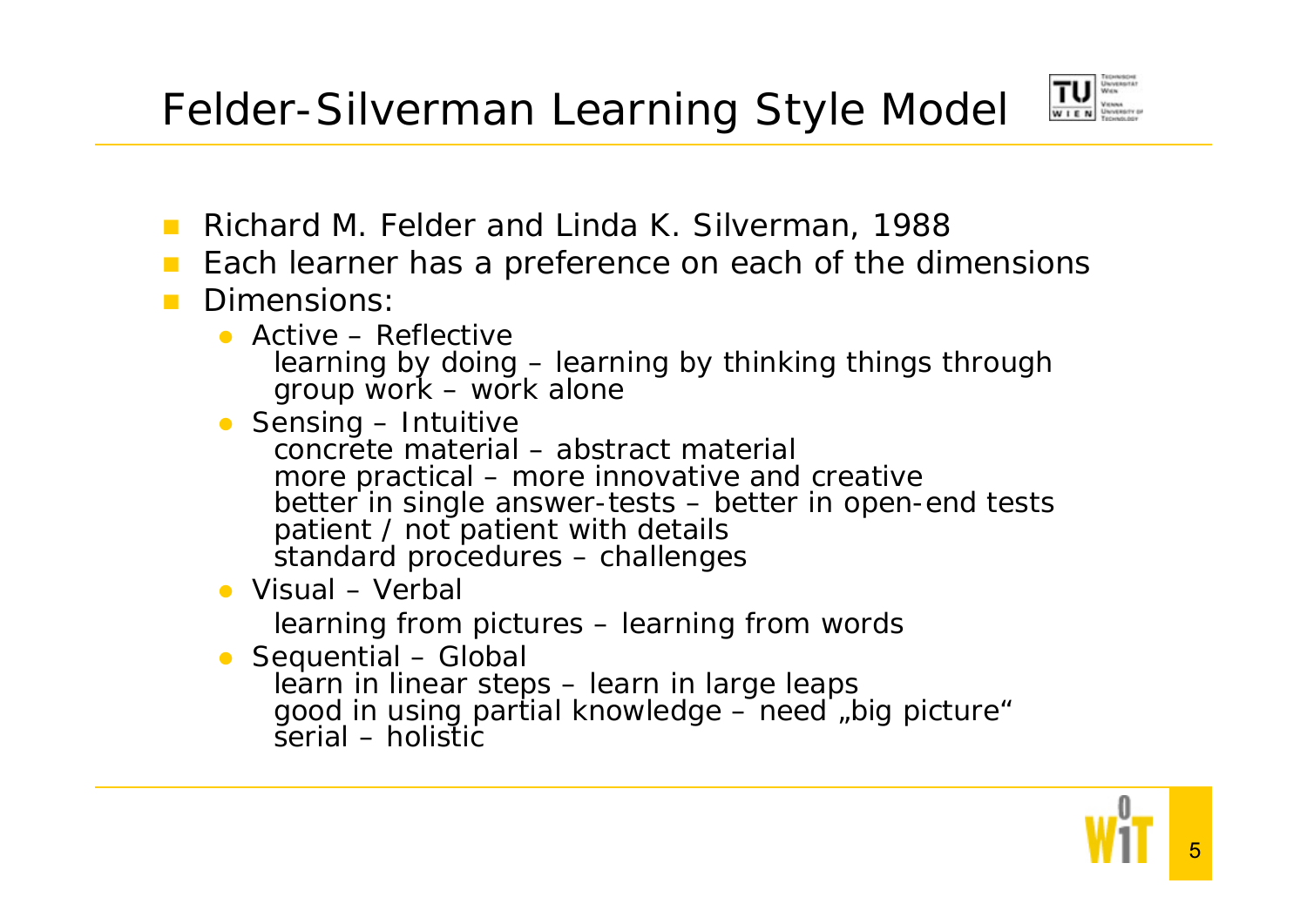

- $\mathcal{L}_{\mathcal{A}}$  Index of Learning Style (Felder & Soloman, 1997)
	- $\bullet$ 44-item questionnaire (11 questions per dimension)



- $\mathcal{L}^{\mathcal{A}}$  Track learners behavior and infer the learning style from it
	- $\bullet$  Using Bayesian networks to detect learning styles (García et al., 2006)
	- $\bullet$  Detecting learning styles in learning managment systems (Graf and Kinshuk, 2006)

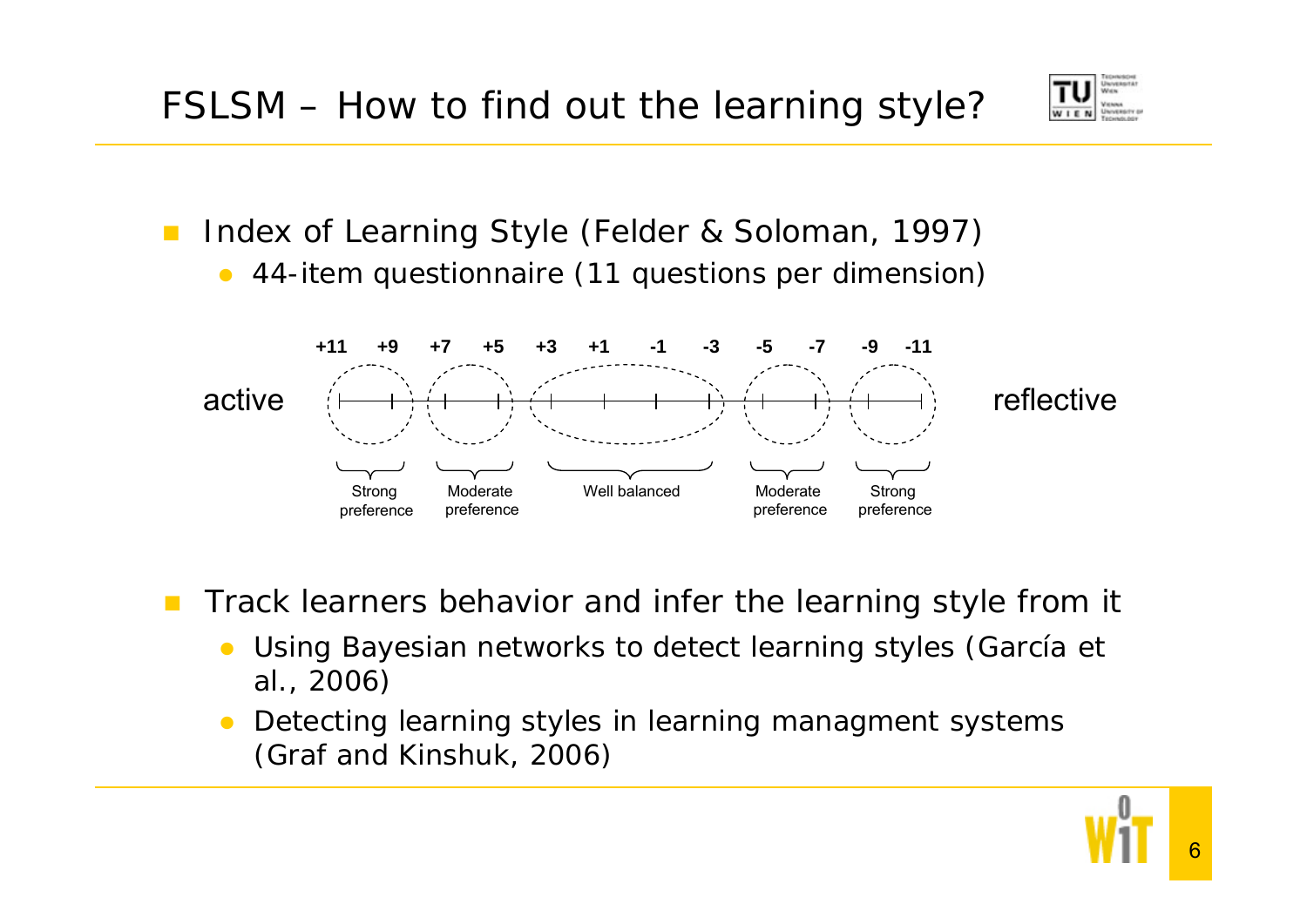

Some examples:

…

- **Number of exercises (active, sensing)**
- Number of examples (reflective, sensing)
- Incorporating discussions (active, verbal)
- Sequencing of LOs in a course
	- $\bullet$ Examples first (sensing)
	- Exercises/tests at the end of a course (global)
- **Use of overviews (global)**

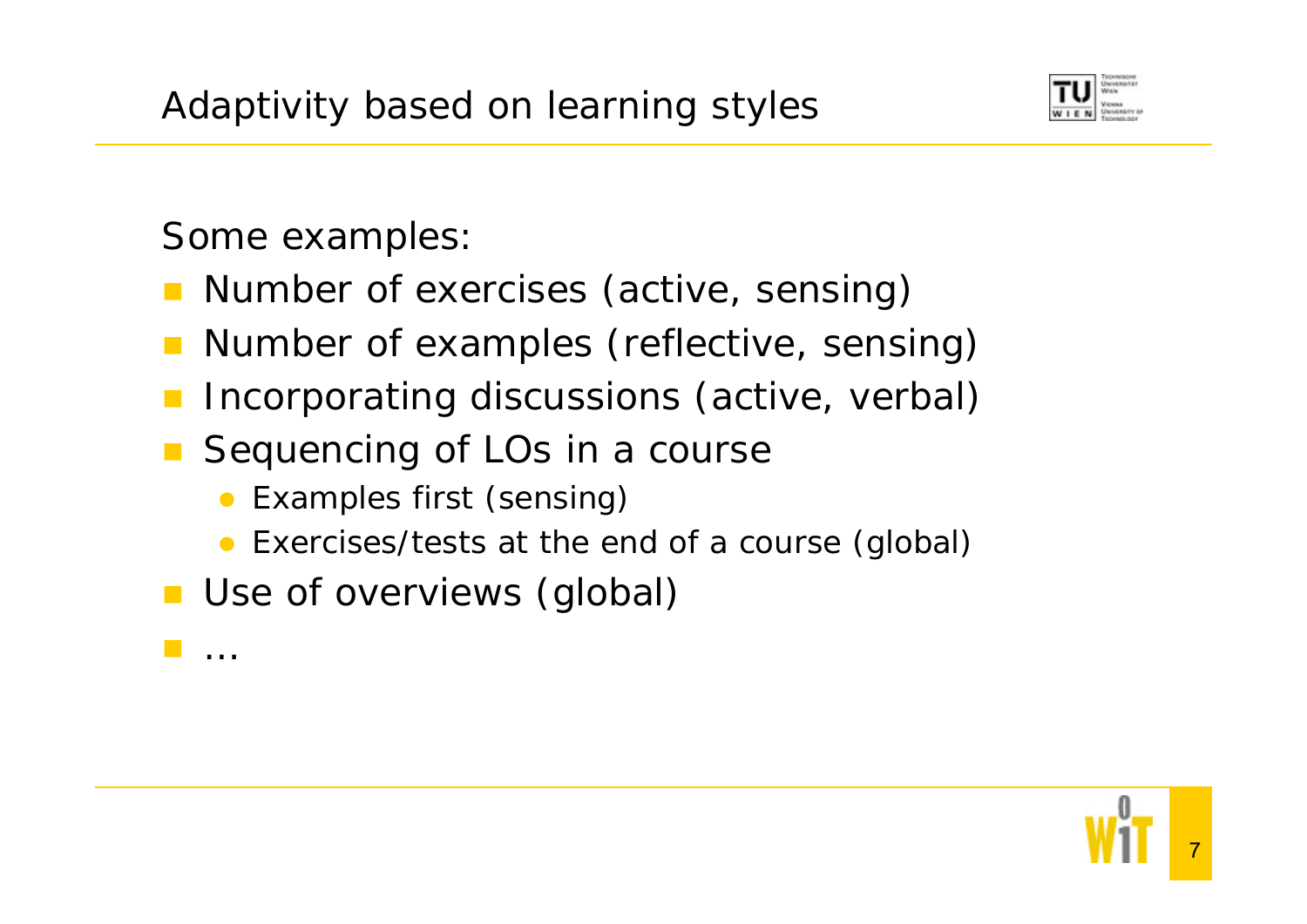

- **Lin, Kinshuk and Patel, 2003**
- **Includes cognitive traits such as** 
	- Working Memory Capacity
	- **Inductive Reasoning Ability**
	- **Information Processing Speed**
	- $\bullet$ …
- **Cognitive traits are more or less persistent** 
	- $\rightarrow$  CTM can still be valid after a long period of time
	- $\rightarrow$  CTM is domain independent and can be used in different learning environments, thus supporting life long learning

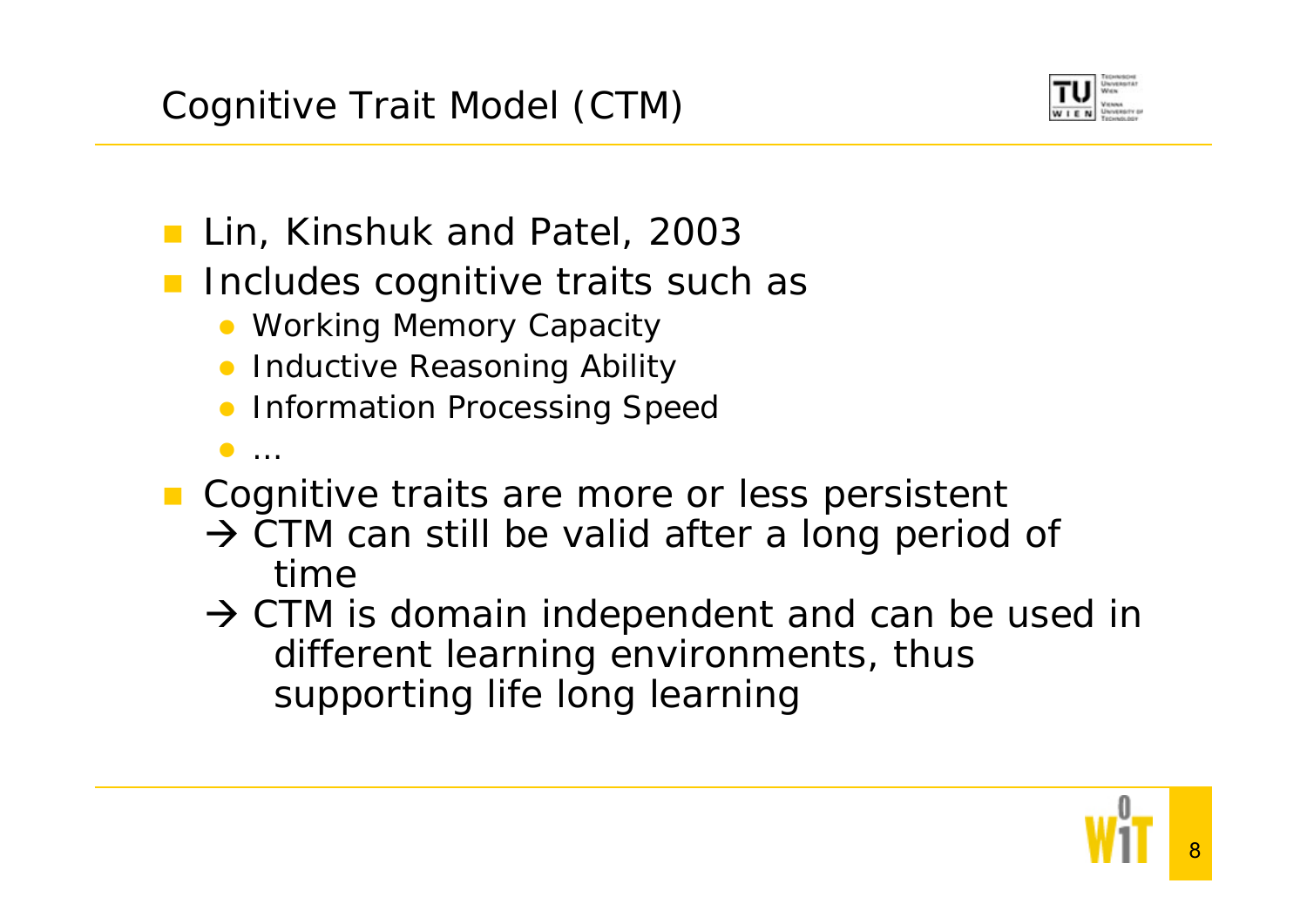

Implementation of CTM:

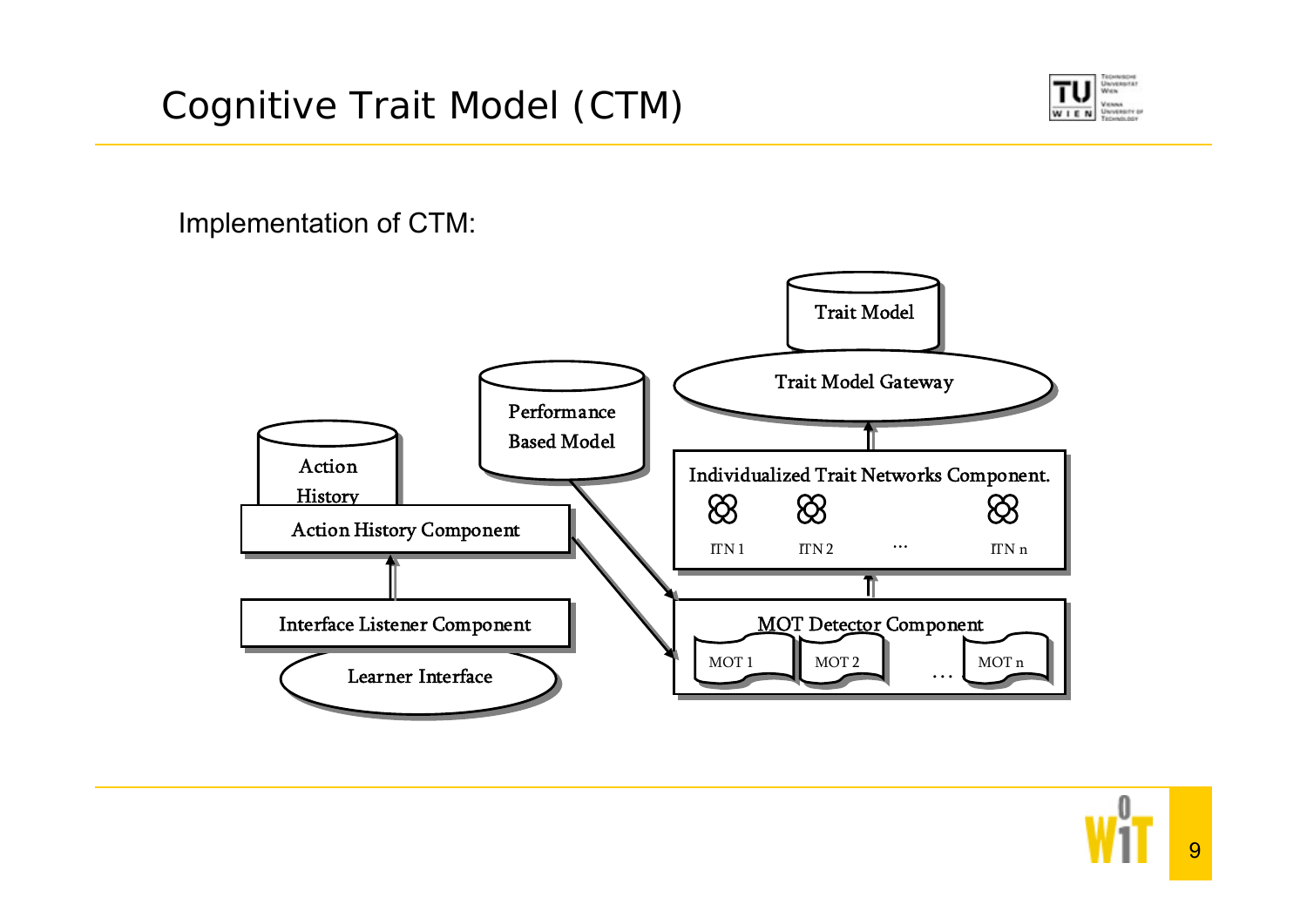Adaptivity according to cognitive traits



- **Number of links**
- **Relevance of links**
- **Amount/detail of content**
- Concreteness of content
- **Structureness of content**
- **Number of information resources**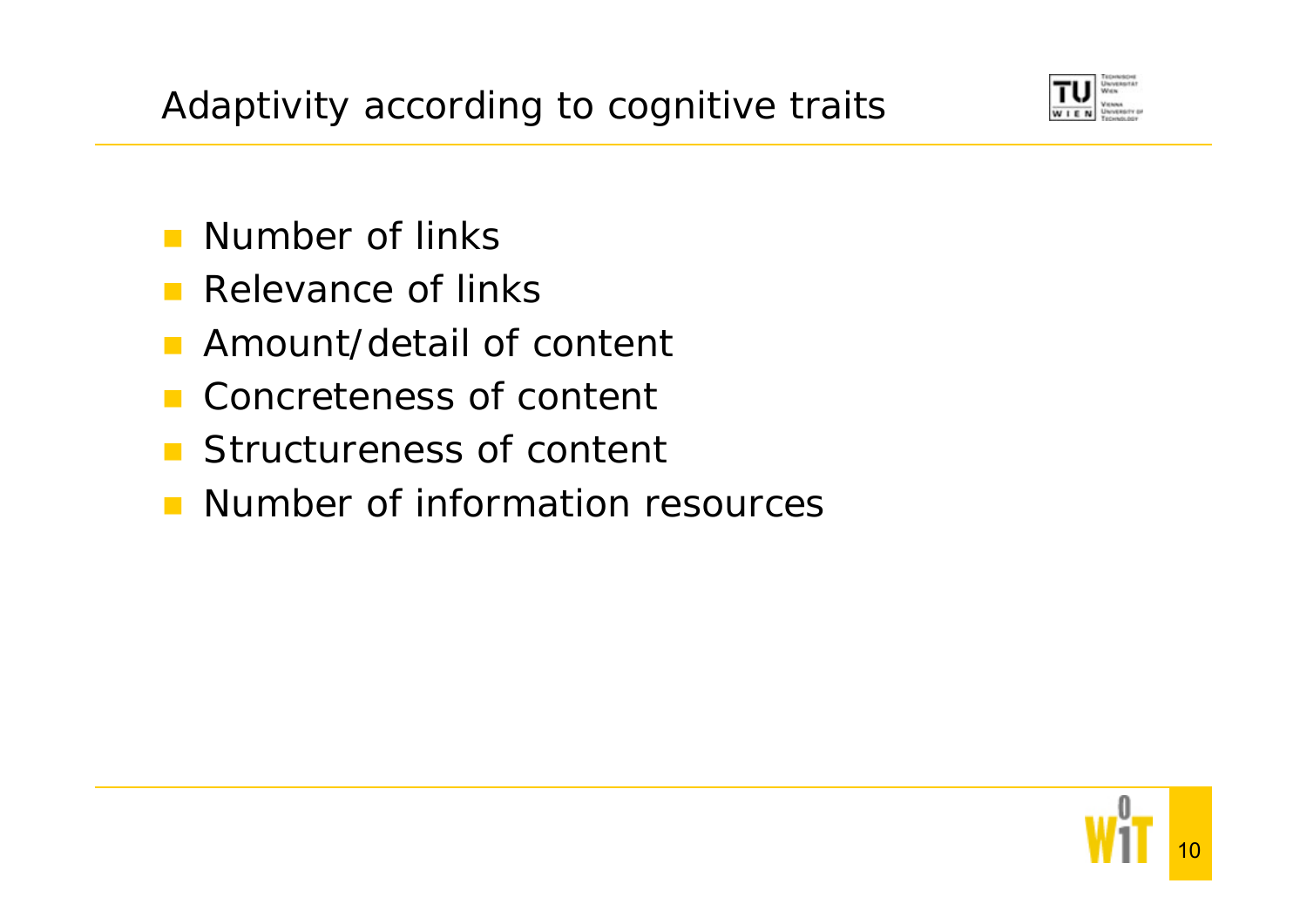



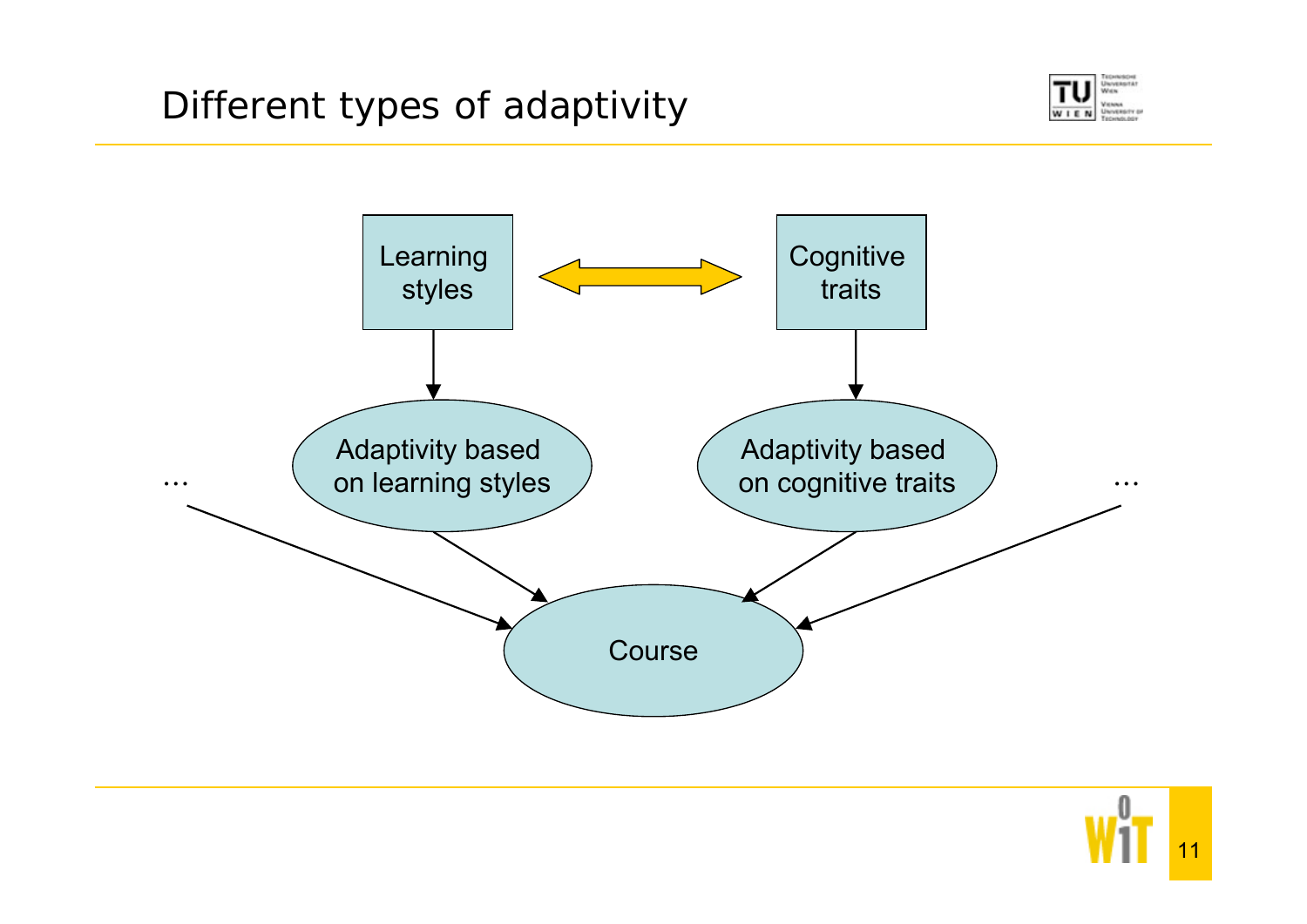

Why relate cognitive traits (CT) and learning styles (LS)?

- **Case 1: Only one kind of information (CT and LS) is included** 
	- $\rightarrow$  Get some hints about the other one



■ Case 2: Both kinds of information are included  $\rightarrow$  The information about the one can be included in the identification process of the other and vice versa  $\rightarrow$  The student model becomes more reliable

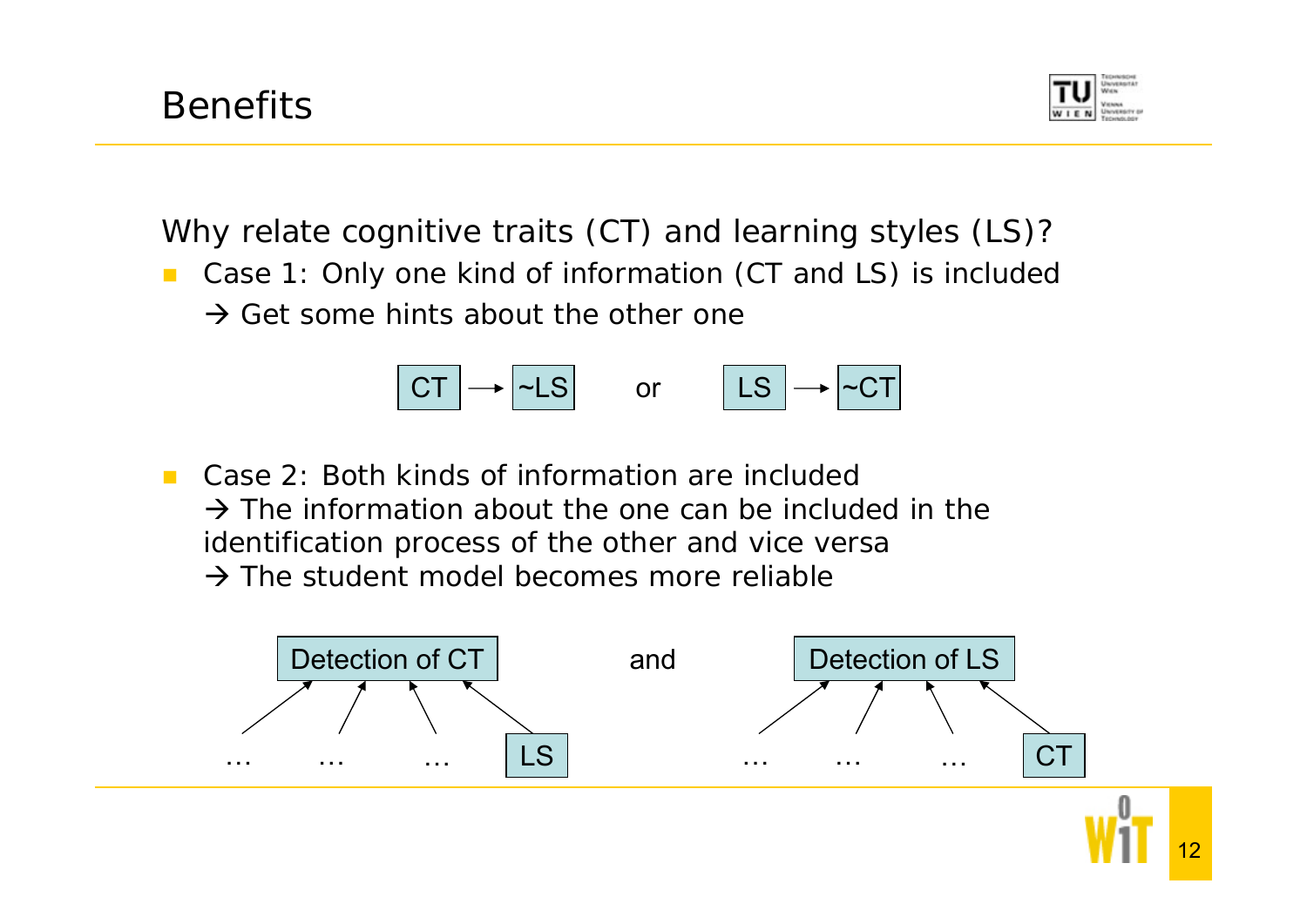# Relationship between FSLSM and WMC



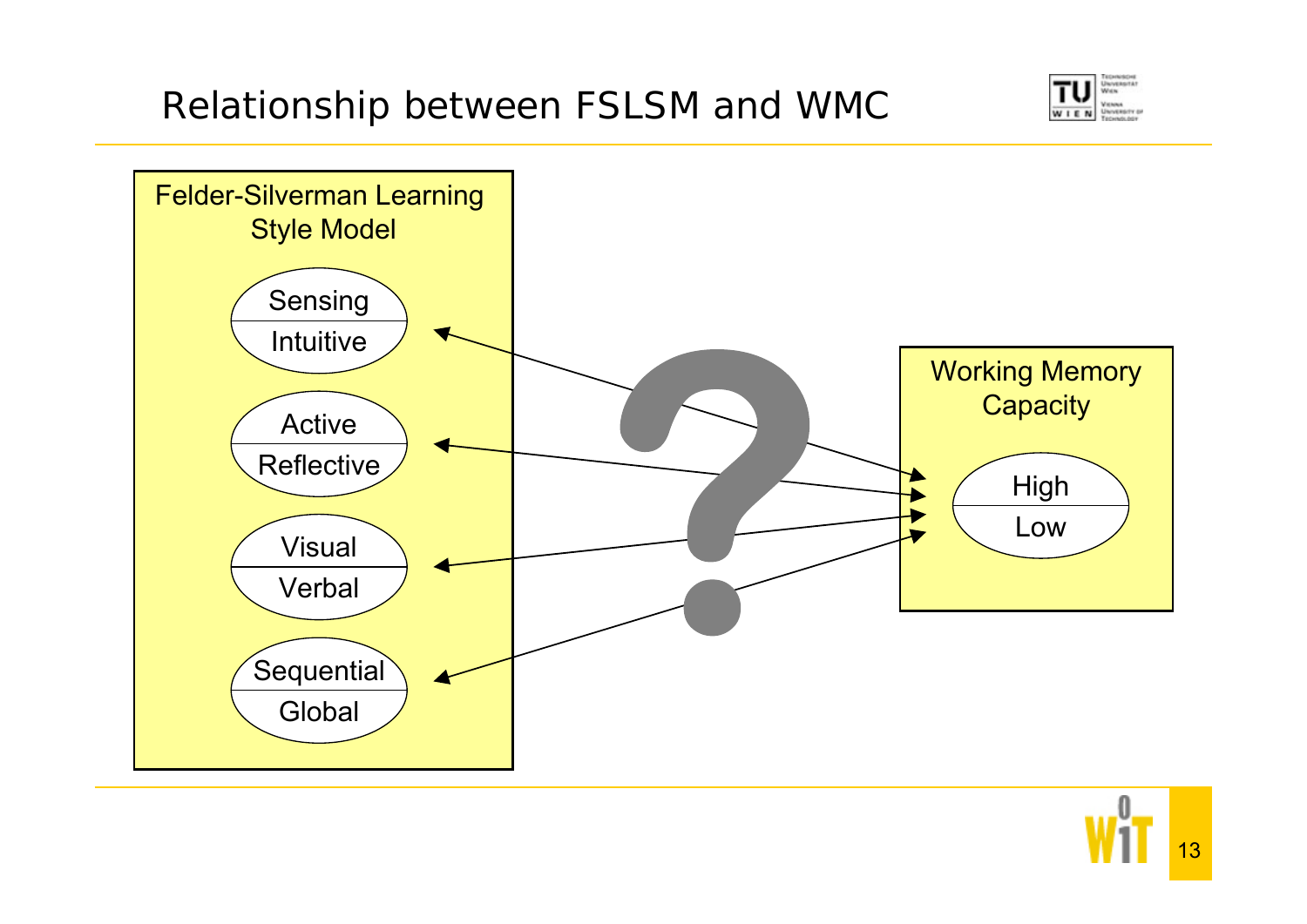# Sensing-Intuitive Dimension and WMC

- Sensing and intuitive learners have similar characteristics to convergent and divergent learners
	- Hudson, 1966 (thinking style)
		- ${\circ}$  Convergent:
			- Good in seeing information leading to a restricted answer or solution
			- Score better in single answer tests
		- ${\circ}$  Divergent:
			- More creative
			- Good in finding a greater variety of answers to a problem
			- Score better in open end tests [http://www.learningandteaching.info]



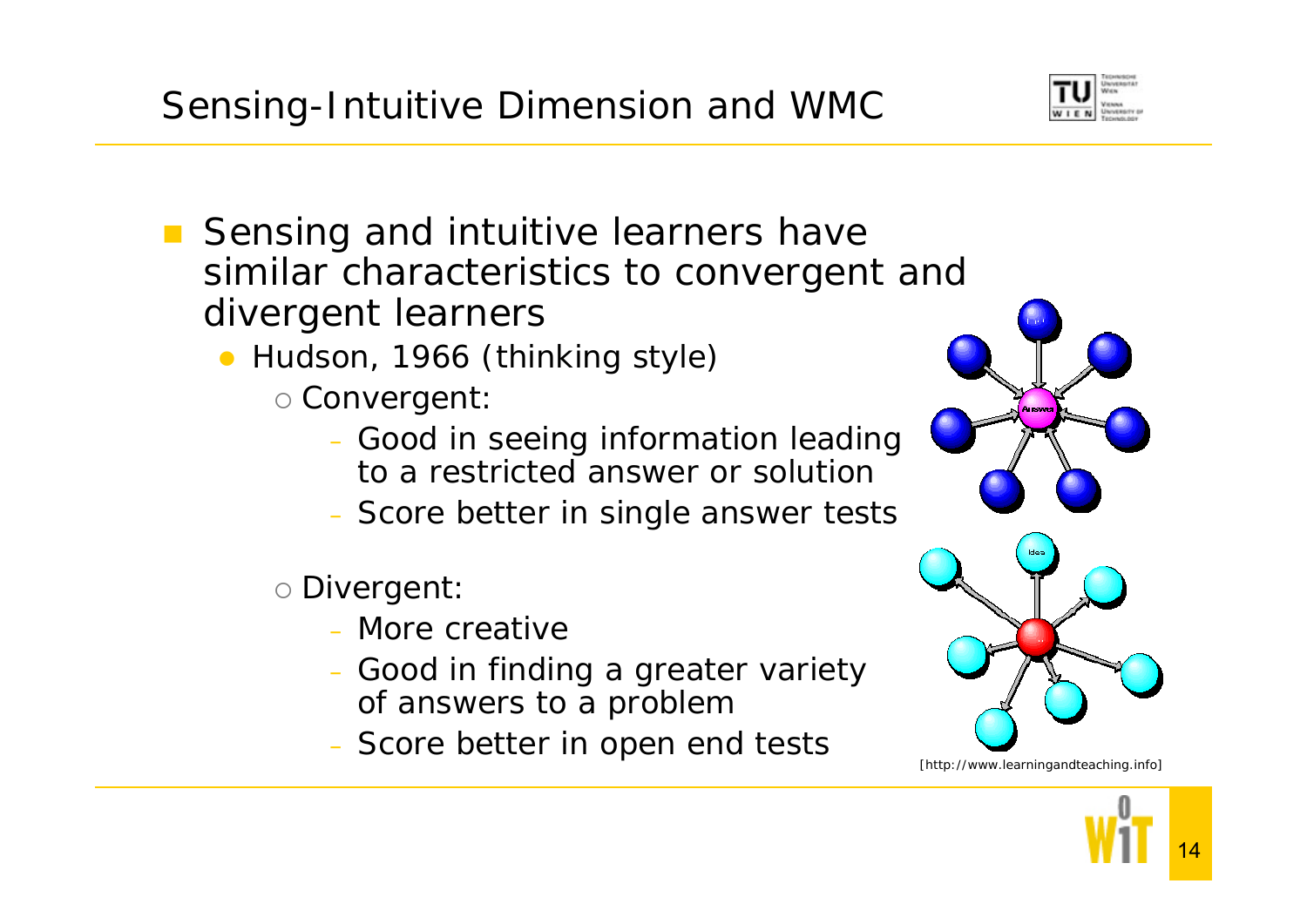

- Convergent/Divergent and High/Low WMC
	- Study by Bahar and Hansell, 2000
		- o About 400 students
		- $\circ$  Tests on convergency/divergency and WMC
		- ${\circ}$  Results:

convergent ↔ low WMC divergent ↔ high WMC

- → Sensing  $\leftrightarrow$  convergent  $\leftrightarrow$  low WMC
- $\rightarrow$  Intuitive  $\leftrightarrow$  divergent  $\leftrightarrow$  high WMC

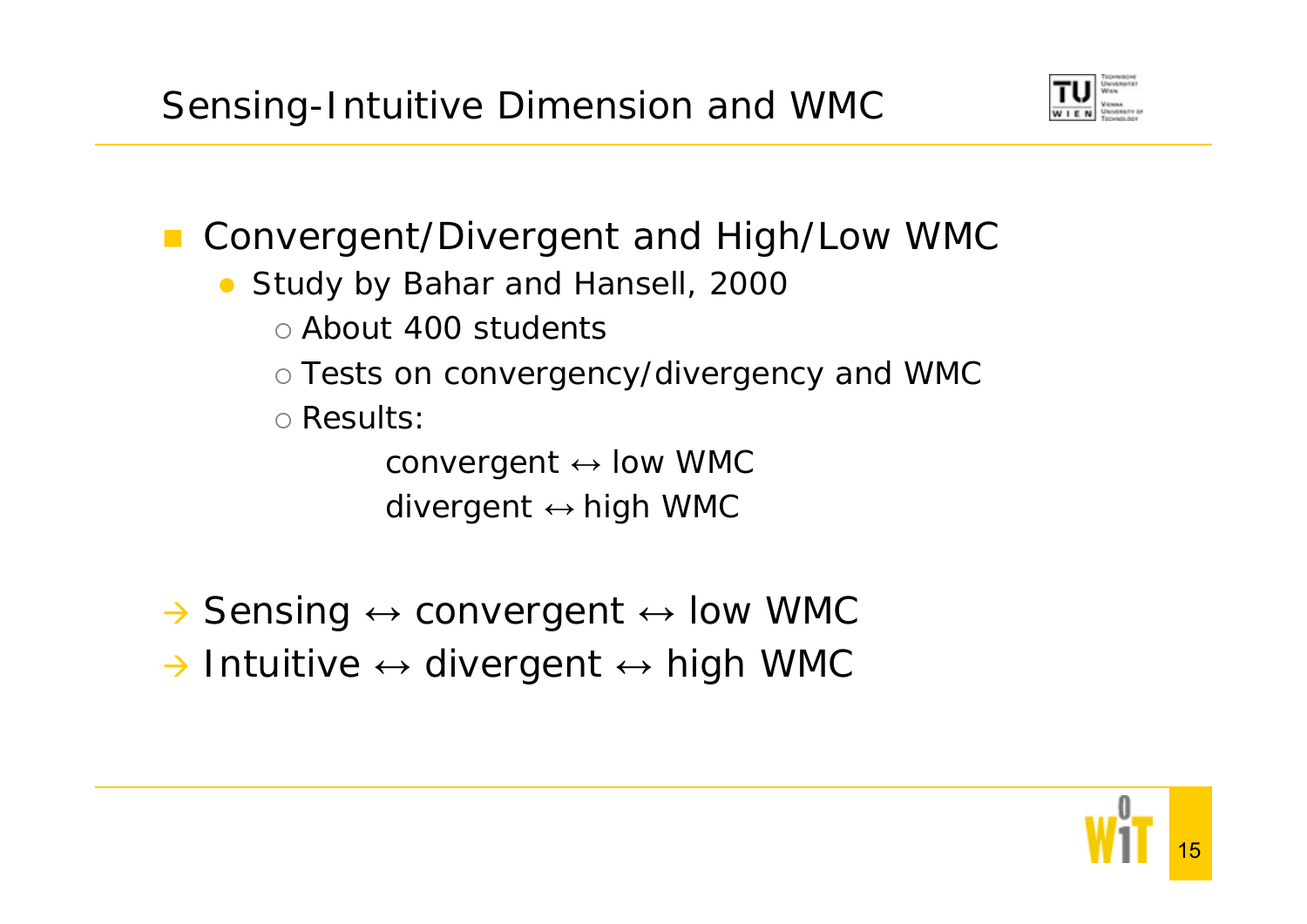Sensing-Intuitive Dimension and WMC



- $\mathcal{L}^{\mathcal{L}}$  Concreteness / Abstractness
	- Field-dependency (FD) and field-independency (FI) proposed by Witkin et al., 1977
		- o Field dependent learners learn best when given a larger context, or "field," in which to embed new learning
		- o Field independent learners can learn material that is separated from its context
	- $\bullet$  Several experiments about FD/FI and preferences for concrete/abstract learning material
		- Ford and Chen, 2000
		- Davis, 1991
		- $\rightarrow$  FD  $\leftrightarrow$  concrete material (= sensing)
		- $\rightarrow$  FI  $\leftrightarrow$  abstract material (= intuitive)

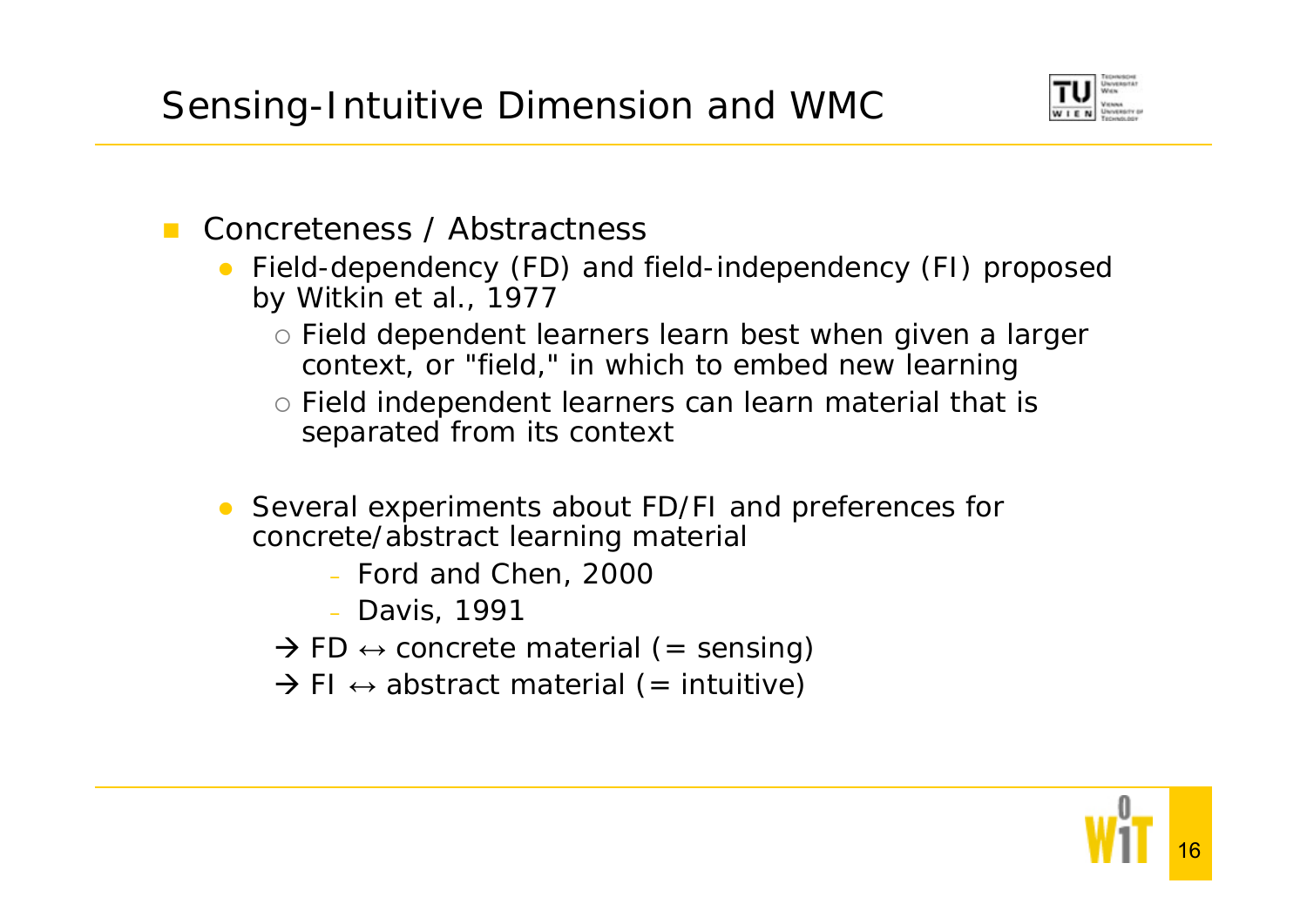Sensing-Intuitive Dimension and WMC



- Several experiments about FD/FI and high/low WMC
	- Al-Naeme, 1991
	- Bahar and Hansell, 2000
	- El-Banna, 1987
	- $\rightarrow$  FD  $\leftrightarrow$  low WMC
	- $\rightarrow$  FI  $\leftrightarrow$  high WMC
- $\rightarrow$  Sensing  $\leftrightarrow$  field dependent  $\leftrightarrow$  low WMC
- $\rightarrow$  Intuitive  $\leftrightarrow$  field independent  $\leftrightarrow$  high WMC

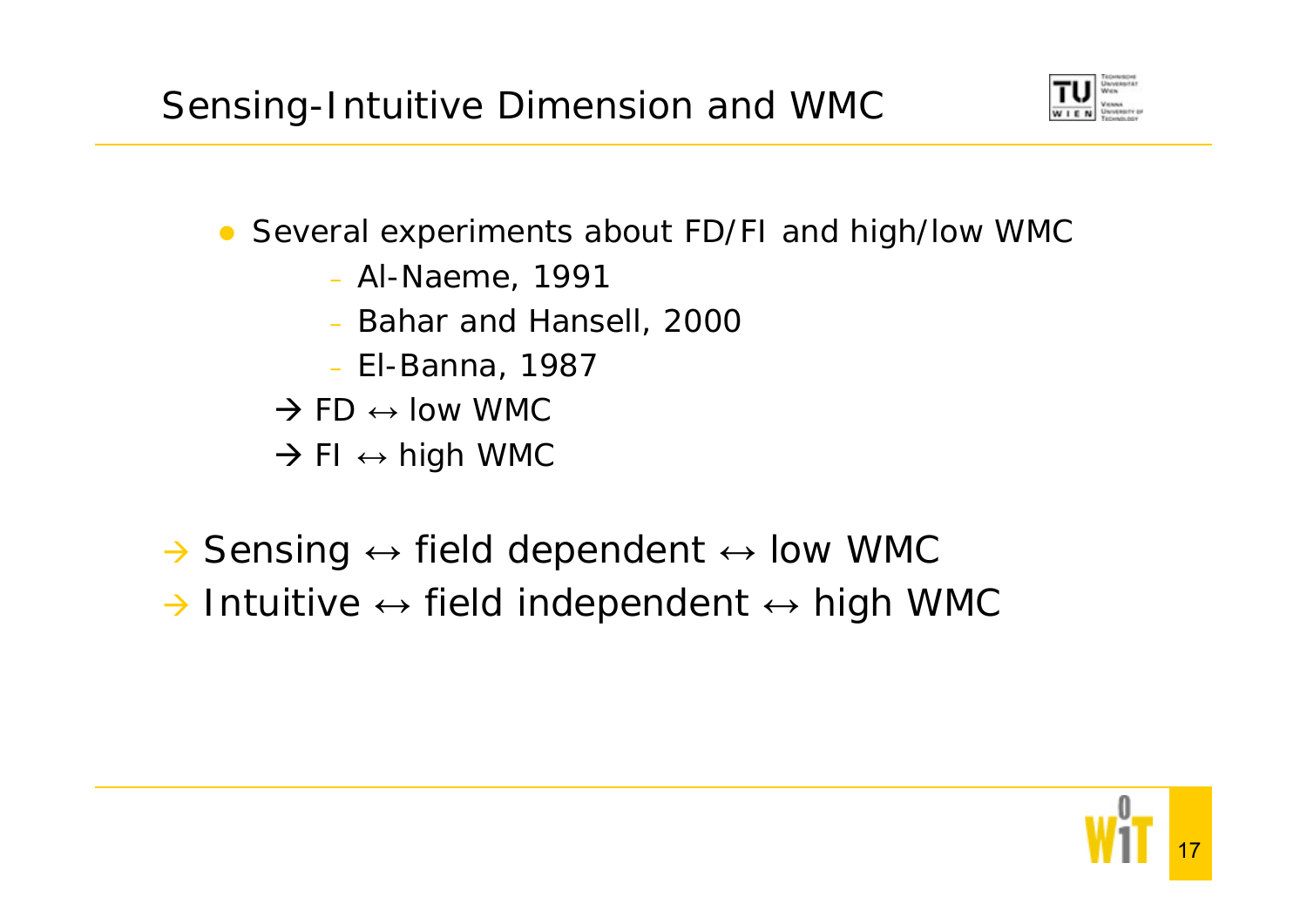Active-Reflective Dimension and WMC



- $\mathcal{L}_{\mathcal{A}}$  Kolb's learning style theory (1984)
	- **•** Convergers
		- $\circ$  More practical
		- $\circ$  Finding one solution to a problem
		- $\circ$  More attracted to technical problems than to social or interpersonal issues
		- $\circ\,$  Active experimentatior
	- **•** Divergers
		- $\circ$  Perform well in idea-generation
		- o Reflective observations
	- $\rightarrow$  similar to Hudson's definition
	- $\bullet$  Relation to active and reflective dimension
		- $\circ$  Convergers tend to be more active by doing something
		- $\circ$  Divergers tend to be more reflective by watching
- $\rightarrow$  Active  $\leftrightarrow$  convergers  $\leftrightarrow$  low WMC
- $\rightarrow$  $\rightarrow$  Reflective  $\leftrightarrow$  divergers  $\leftrightarrow$  high WMC

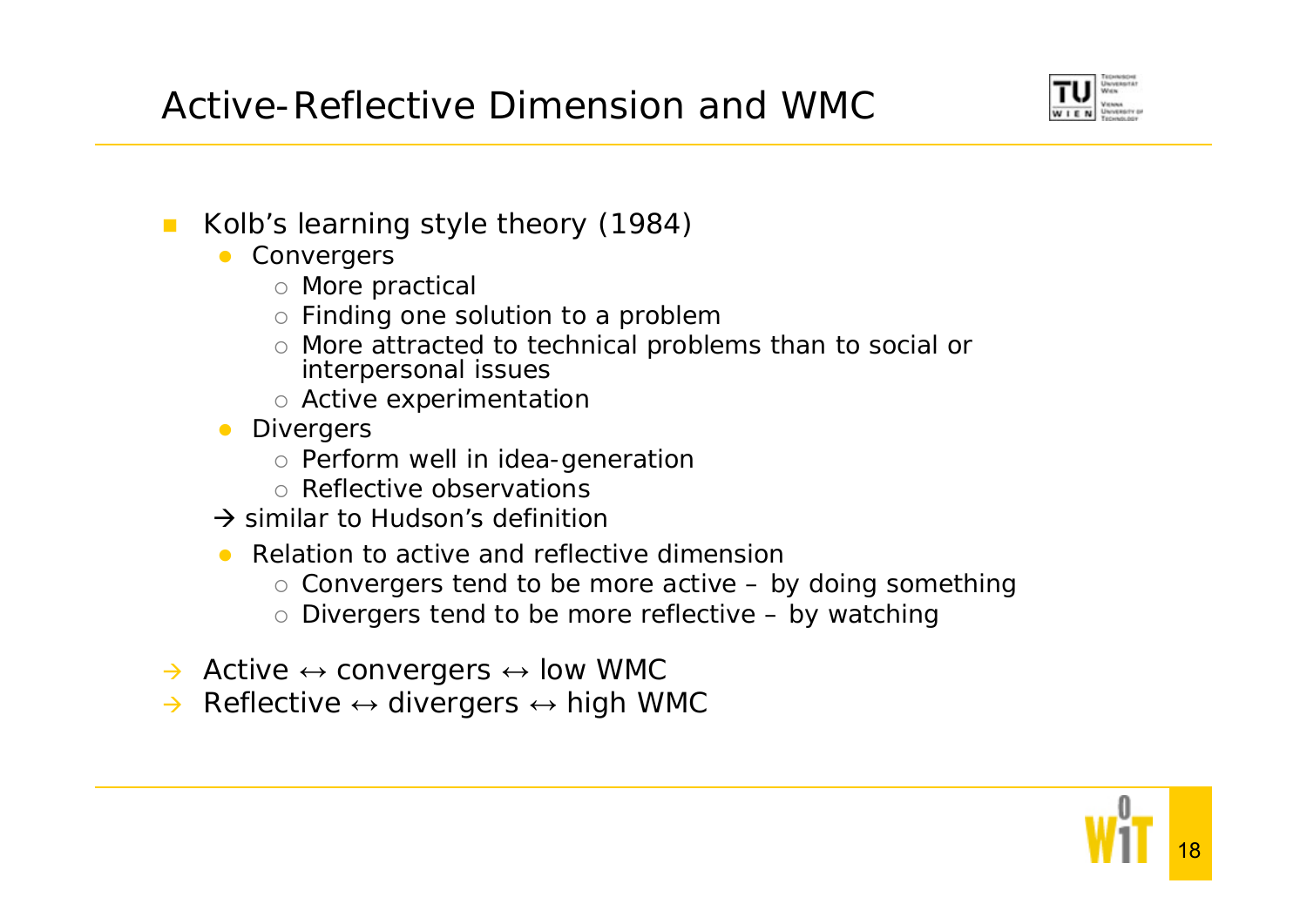Active-Reflective Dimension and WMC



- $\mathcal{L}_{\mathcal{A}}$  Relation to field-dependency and field-independency
	- According to Witkin et al., 1977 FD learners are more socially oriented and prefer interaction as well as communication
- $\rightarrow$  Active  $\leftrightarrow$  field-dependent  $\leftrightarrow$  low WMC
- $\rightarrow$  Reflective  $\leftrightarrow$  field-independent  $\leftrightarrow$  high WMC
- $\mathcal{L}^{\text{max}}$  Note-taking in lectures
	- $\bullet$  Study by Hadwin et al. (1999) High WMC  $\rightarrow$  perform better when notes are giver
- $\rightarrow$  Reflective  $\leftrightarrow$  high WMC

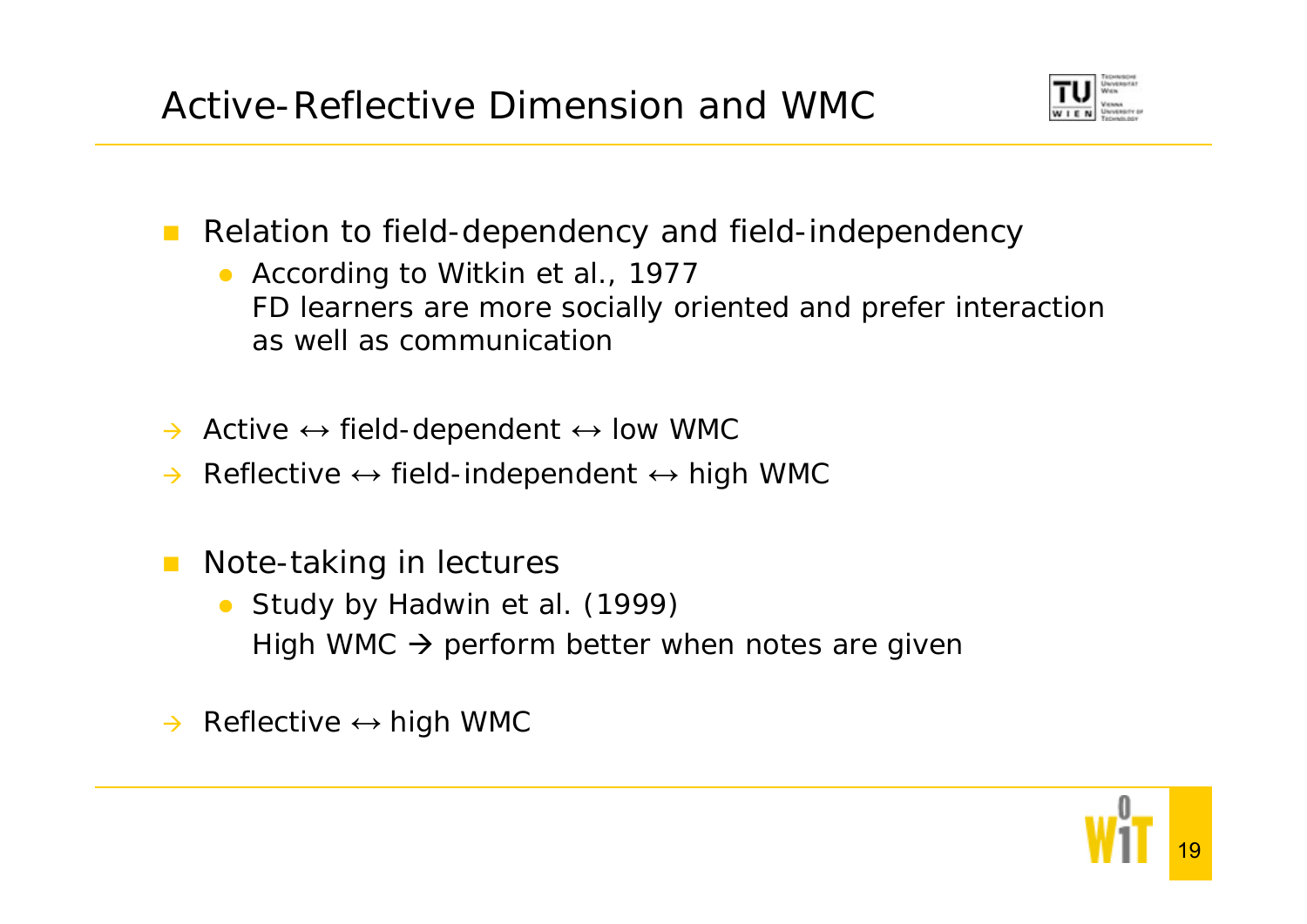#### Verbal-Visual Dimension and WMC



- $\mathcal{L}_{\mathcal{A}}$  Study by Beacham, Szumko, and Alty, 2003 about dyslexia
	- $\bullet$  Dyslexia refers to a specific learning difficulty regarding written language
	- Effect of different presentation modes in e-learning courses for dyslexic students
	- $\bullet$  30 students
	- **•** Performed Index of Learning Styles
		- $\, \circ \,$  97 % have a visual learning style
		- o 3 % have a verbal learning style (mild-verbal)
- $\mathcal{L}^{\text{max}}$  Studies about dyslexia and working memory capacity
	- Study by Simmons and Singleton, 2000
		- $\circ$  Dyslexic students had done very poor in inferential questions
		- $\circ$  Working Memory deficiency was identified as a cognitive cause
	- $\bullet$  Study by Beacham, Szumko, and Alty, 2003
		- { weakness in working memory, sound processing, and coordination and motor skill
- → Visual ← dyslexic ↔ low WMC
- → Verbal/Visual ↔ high WMC

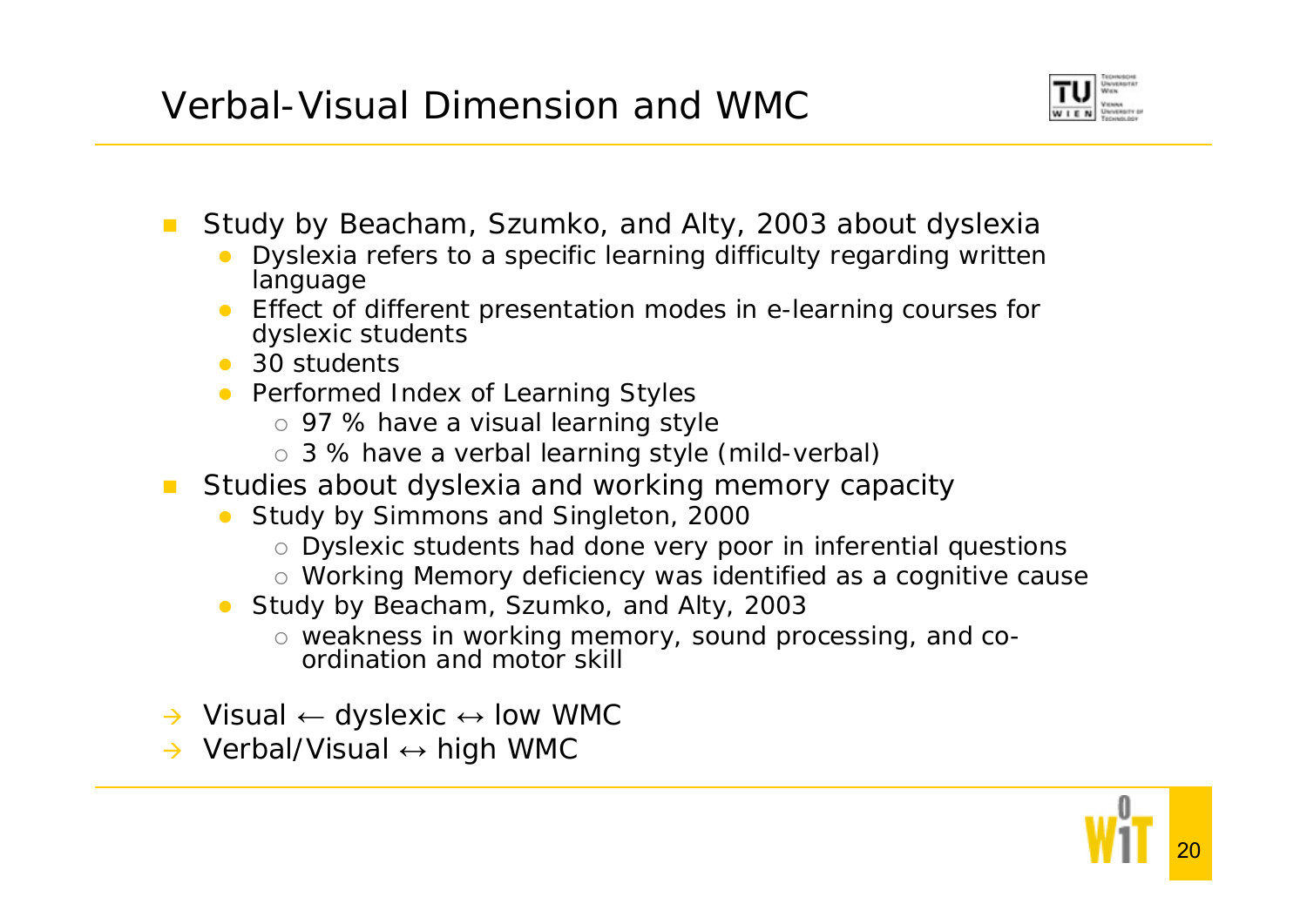Verbal-Visual Dimension and WMC



- **Study by Wey and Waugh (1993)** 
	- $\bullet$ Instructions based on text-only or text and graphics
	- $\bullet$  Results:
		- { Text-only: field-independent learners perform better
		- $\circ$  Text & graphics: no significant differences

 $\rightarrow$  field-dependent learners have difficulties with textonly instructions

- $\rightarrow$  Visual  $\leftarrow$  Field-dependent  $\leftrightarrow$  low WMC
- → Verbal/Visual ↔ high WMC

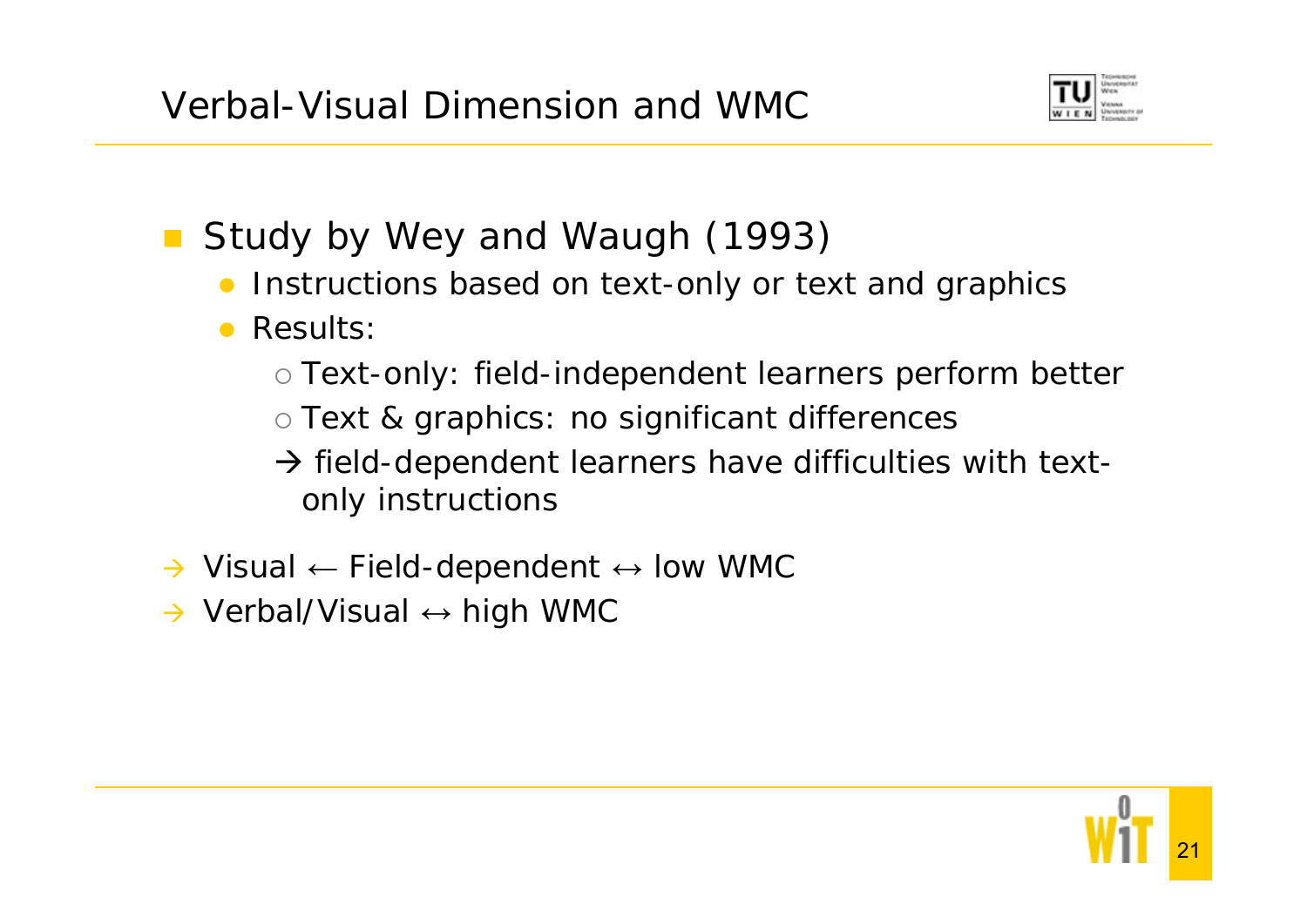

# **Study by Huai, 2000**

- $\bullet$  Relationship between working memory capacity and longterm memory capacity to serial and holistic learning style
- Serial learning style is strongly related to a sequential one Holistic learning style is strongly related to a global one
- About 140 students
- **Results:**

serial ↔ high WMC (but poor results in the long run) holistic  $\leftrightarrow$  low WMC (but good results in the long run)

- $\rightarrow$ → Sequential ↔ serial ↔ high WMC
- $\rightarrow$ → Global ↔ holistic ↔ low WMC

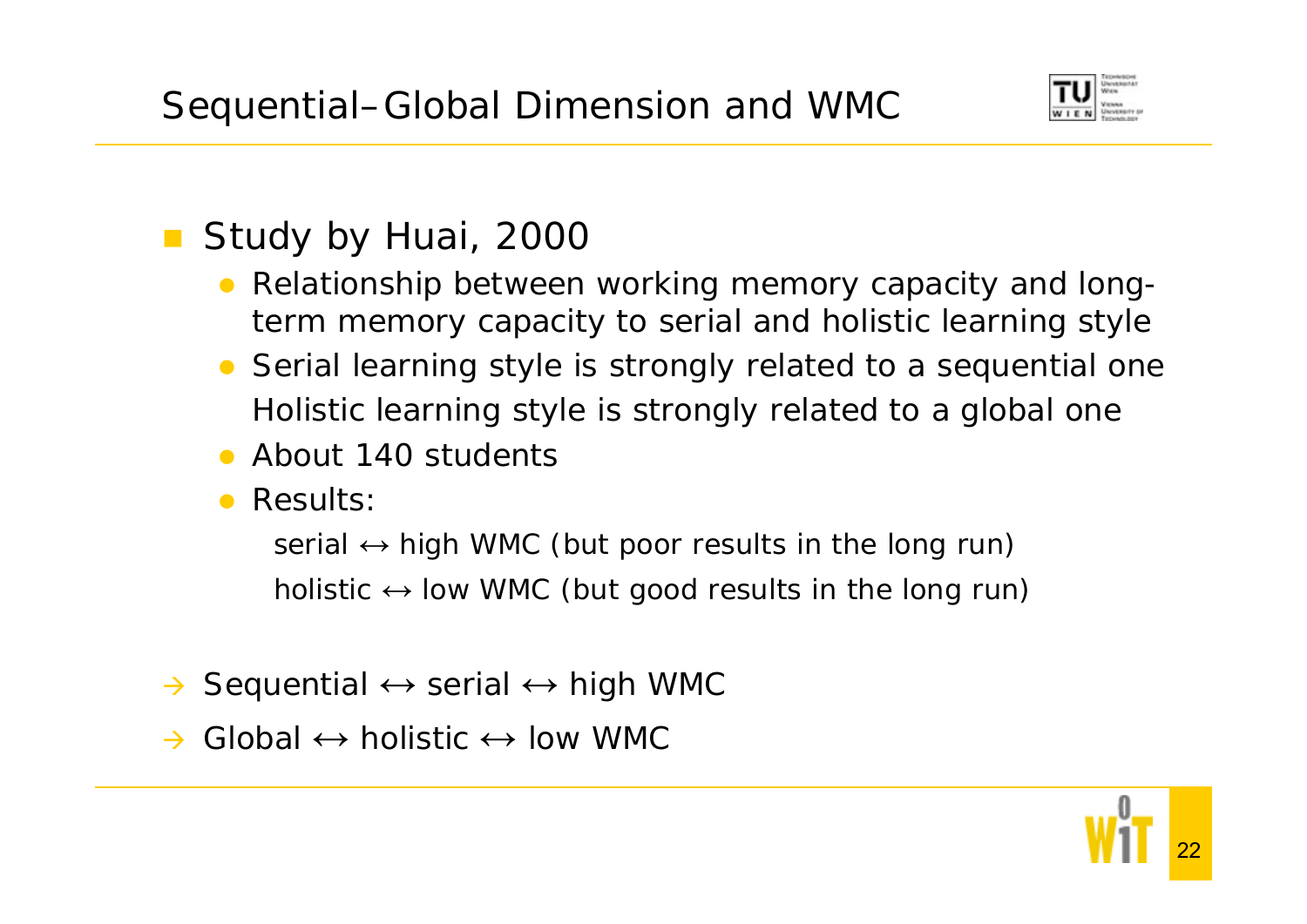Sequential–Global Dimension and WMC



- **Relation to field-dependency and field-independency** 
	- FI learners can learn material that is separated from its context and perceives information analytically  $\rightarrow$  sequential
	- $\bullet$  FD learners learn best when given a larger context, in which to embed new learning and perceives information globally  $\rightarrow$  global
- $\rightarrow$  $\rightarrow$  Sequential  $\leftrightarrow$  field-independent  $\leftrightarrow$  high WMC
- $\rightarrow$  $\rightarrow$  Global  $\leftrightarrow$  field-dependent  $\leftrightarrow$  low WMC
- **Study by Beacham, Szumko and Alty, 2003 (dyslexia)** 
	- $\bullet$ Higher preference (14 % higher) of global learning style among dyslexic learners (low WMC)
- $\rightarrow$  Sequential  $\leftrightarrow$  high WMC
- $\rightarrow$  $\rightarrow$  Global  $\leftrightarrow$  low WMC

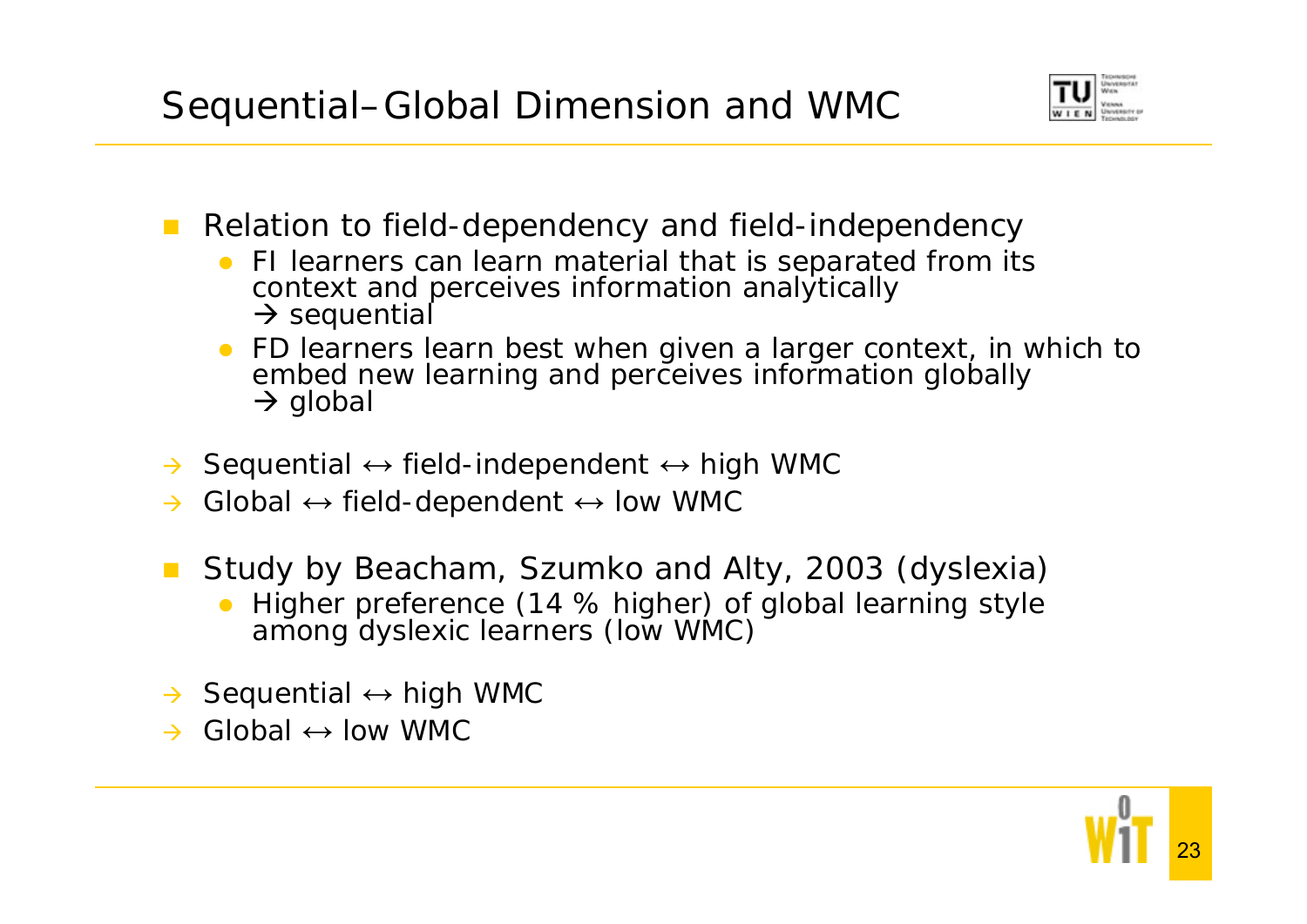# Relationship between FSLSM and WMC